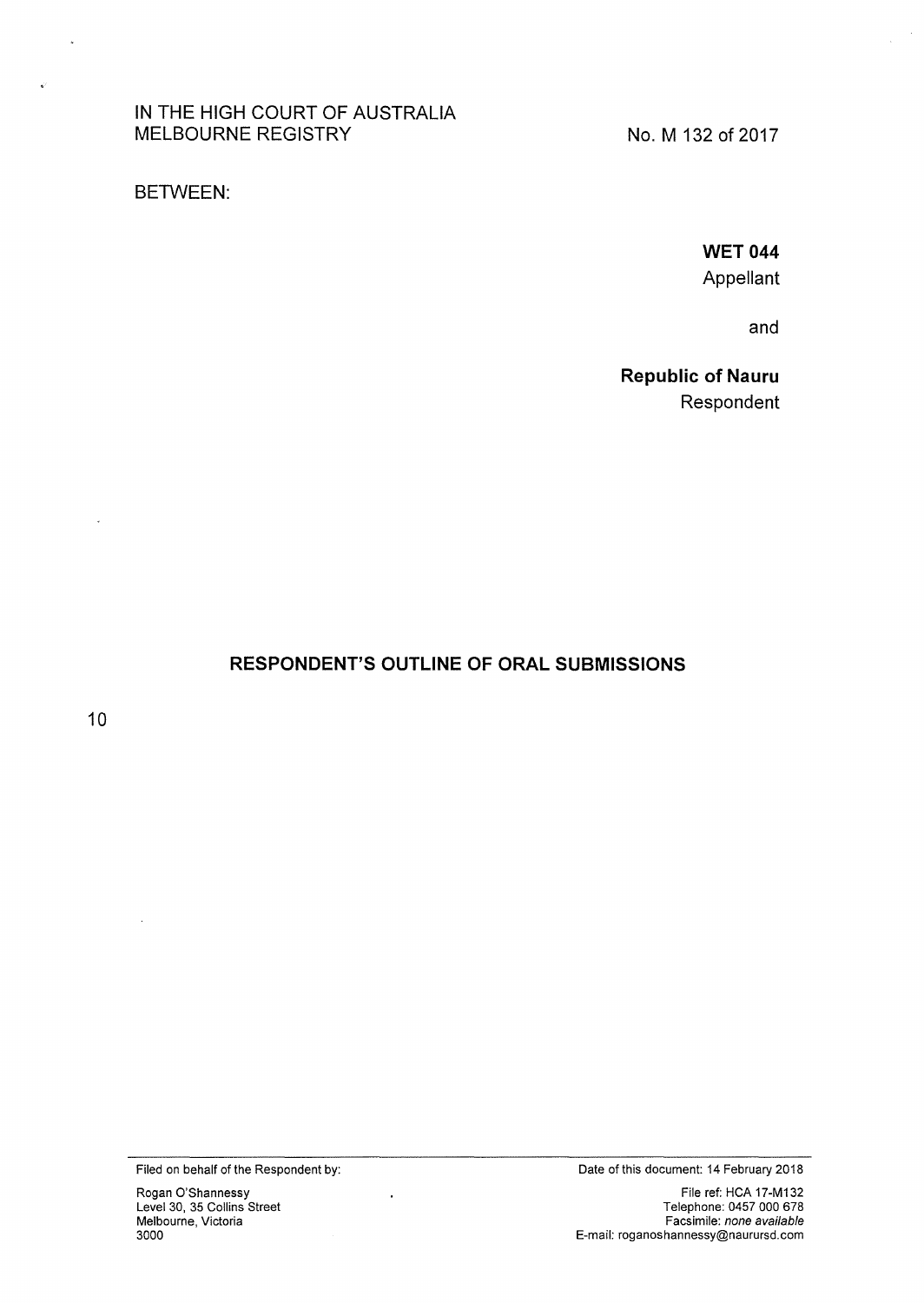1. This outline is in a form suitable for publication on the internet.

### **Introduction**

- 2. The appellant should not be granted leave to advance two new arguments for the first time on appeal to the High Court because it would not be expedient in the interests of justice to permit the appellant to do so: see Coulton v Ho/combe (1986) 162 CLR 1, 7-8. In this regard:
	- (a) the new arguments would require consideration of evidence about the contents of country information about Iran and that evidence was not before the Supreme Court of Nauru; and
- 10 (b) the new arguments do not have sufficient prospects of success to warrant the grant of leave.

## First proposed ground of appeal – failed asylum seeker claim

- 3. The appellant seeks to argue that, in respect of his claims to fear persecution in Iran as a failed asylum seeker, the Tribunal:
	- (a) failed to consider his written submissions, including the country information to which those submissions referred; and
	- (b) therefore did not comply with s 22 or 34 of the Refugee Convention Act 2012 (Nr).
- 4. lt is unclear how any purported non-compliance with s 34 of the Act would of 20 itself vitiate the Tribunal's decision: cf. Minister for Immigration and Multicultural Affairs v Yusuf (2001) 206 CLR 323, [67]-[69].
	- 5. As to purported non-compliance with s 22 of the Act, the Tribunal did not deny the appellant natural justice. The available materials do not show that the Tribunal failed to have regard to the appellant's written submissions. Those materials show that the Tribunal referred to and took into account those submissions at the hearing before it **(AB:** 174.34-43 and 175.10-19) and in its decision **(AB:** 193 [69] and 199 [1 00]). See also: **AB:** 128.1 0-12; **AB:** 177.1-11.
	- 6. In particular, the Tribunal informed the appellant and his representative at the hearing **(AB:** 174.57-175.19) that:
- 30 (a) in considering country information about the treatment of failed asylum seekers in Iran, it had had regard to the written submissions; and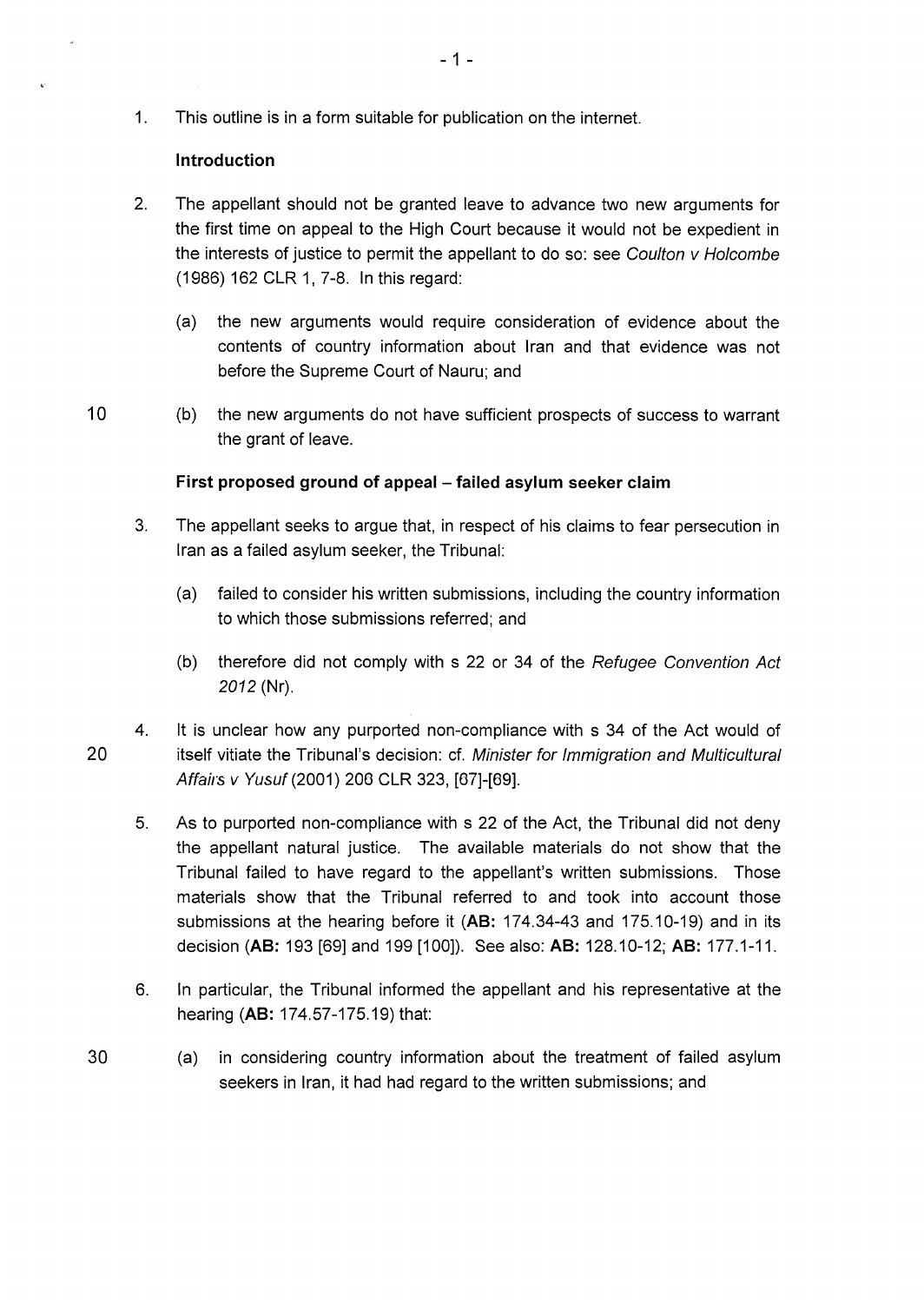- (b) it nonetheless remained concerned that a person's status as a failed asylum seeker did not, of itself, give rise to a well-founded fear of persecution or complementary protection obligations.
- 7. The Tribunal subsequently afforded the appellant and his representative an opportunity to respond to that concern **(AB:** 176-178). In the circumstances, no denial of procedural fairness arises.
- 8. The appellant otherwise seeks to rely on:
	- (a) the Tribunal's reference in its decision to country information in the Secretary's decision; and
- 10<sub>.</sub> (b) the lack of reference to certain items of country information to which his written submissions referred.

Neither of those matters establishes that the Tribunal failed to have regard to the appellant's submissions.

- 9. First, it cannot be said that the Tribunal 'confined itself' to consideration of the country information before the Secretary.
- 10. Second, and in respect of items of country information mentioned in the appellant's written submissions, the Tribunal was not obliged to give, in its decision, a line-by-line refutation of information contrary to its findings of material fact: see, for example, Re Minister for Immigration and Multicultural 20 Affairs; ex parte Durairajasingham (2000) 168 ALR 407, [65]. Section 34 of the Act did not impose such an obligation on the Tribunal.
	- 11. Further, the appellant has not shown how any express rejection of information in the written submissions might have constituted a necessary reason for the Tribunal's decision (RS, [35]-[38]; cf. AS, [31]). The absence of an express rejection of that information by the Tribunal in its decision does not give rise to an inference that the information was ignored or overlooked. In particular, the appellant has not established that that information was 'not before the Secretary' and 'contradicted the analysis and conclusion of the Secretary' with which the Tribunal had expressed its agreement.

#### 30 **Second proposed ground of appeal- Faili Kurd claim**

12. The appellant seeks to argue that, in respect of his claims to fear persecution in Iran as a Faili Kurd, the Tribunal failed to put adverse country information to him, and therefore denied him procedural fairness and did not comply with s 22 of the Act.